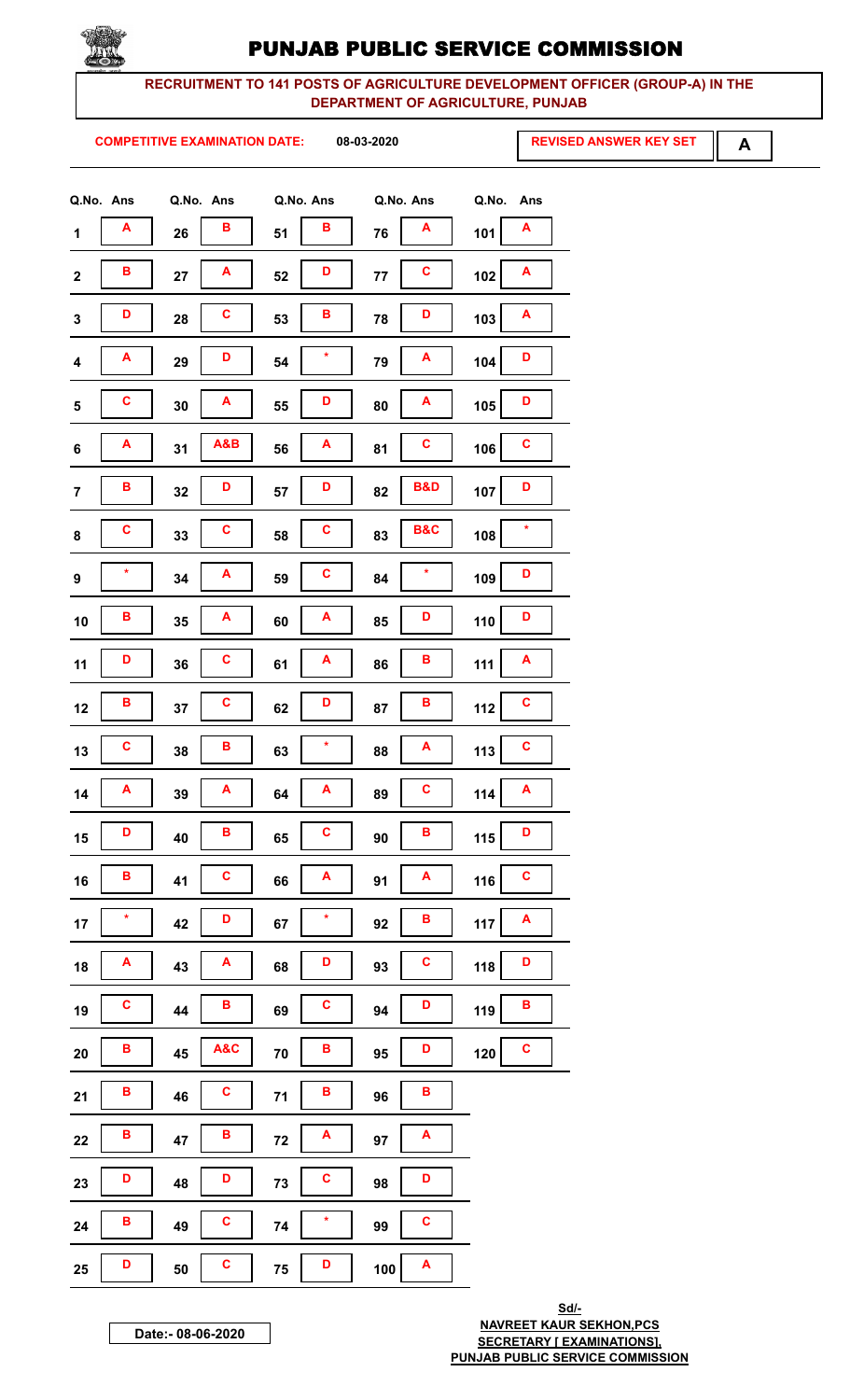

RECRUITMENT TO 141 POSTS OF AGRICULTURE DEVELOPMENT OFFICER (GROUP-A) IN THE DEPARTMENT OF AGRICULTURE, PUNJAB

**COMPETITIVE EXAMINATION DATE:** 

08-03-2020

**REVISED ANSWER KEY SET** 

B

| Q.No. Ans               |    | Q.No. Ans      | Q.No. Ans  |             |     | Q.No. Ans      | Q.No.<br>Ans          |
|-------------------------|----|----------------|------------|-------------|-----|----------------|-----------------------|
| D<br>$\mathbf 1$        | 26 | A              | 51         | в           | 76  | <b>B&amp;C</b> | A<br>101              |
| C<br>$\boldsymbol{2}$   | 27 | ×              | 52         | B           | 77  | В              | A<br>102              |
| в<br>$\mathbf 3$        | 28 | В              | 53         | D           | 78  | A              | A<br>103              |
| D<br>4                  | 29 | A              | 54         | A           | 79  | в              | D<br>104              |
| C<br>${\bf 5}$          | 30 | Α              | 55         | В           | 80  | C              | C<br>105              |
| ×<br>6                  | 31 | ÷              | 56         | ÷           | 81  | B              | D<br>106              |
| В<br>$\overline{7}$     | 32 | Α              | 57         | C           | 82  | C              | D<br>107              |
| A<br>8                  | 33 | D              | 58         | D           | 83  | В              | D<br>108              |
| A&C<br>$\boldsymbol{9}$ | 34 | C              | 59         | D           | 84  | в              | C<br>109              |
| D<br>10                 | 35 | $\star$        | 60         | C           | 85  | D              | A<br>110              |
| C<br>11                 | 36 | D              | 61         | В           | 86  | C              | C<br>111              |
| *<br>12                 | 37 | C              | 62         | C           | 87  | C              | D<br>112              |
| В<br>13                 | 38 | C              | 63         | В           | 88  | D              | D<br>113              |
| l p<br>14               | 39 | $\blacksquare$ | 64         | $\vert$ c   | 89  | $\overline{A}$ | $\overline{A}$<br>114 |
| D<br>15                 | 40 | A              | 65         | A           | 90  | A              | $\mathbf{C}$<br>$115$ |
| <b>B&amp;D</b><br>16    | 41 | D              | 66         | В           | 91  | A              | $\star$<br>116        |
| A<br>17                 | 42 | A              | 67         | C           | 92  | D              | D<br>$117$            |
| В<br>18                 | 43 | В              | 68         | C           | 93  | A              | B<br>118              |
| D<br>19                 | 44 | В              | 69         | В           | 94  | A              | A<br>119              |
| A&B<br>20               | 45 | A              | 70         | C           | 95  | A              | $\mathbf c$<br>$120$  |
| $\star$<br>21           | 46 | A              | $71$       | A           | 96  | C              |                       |
| C<br>22                 | 47 | В              | 72         | В           | 97  | C              |                       |
| D<br>23                 | 48 | A              | 73         | A           | 98  | A              |                       |
| $\mathbf{C}$<br>24      | 49 | D              | ${\bf 74}$ | В           | 99  | D              |                       |
| B<br>25                 | 50 | A              | 75         | $\mathbf c$ | 100 | D              |                       |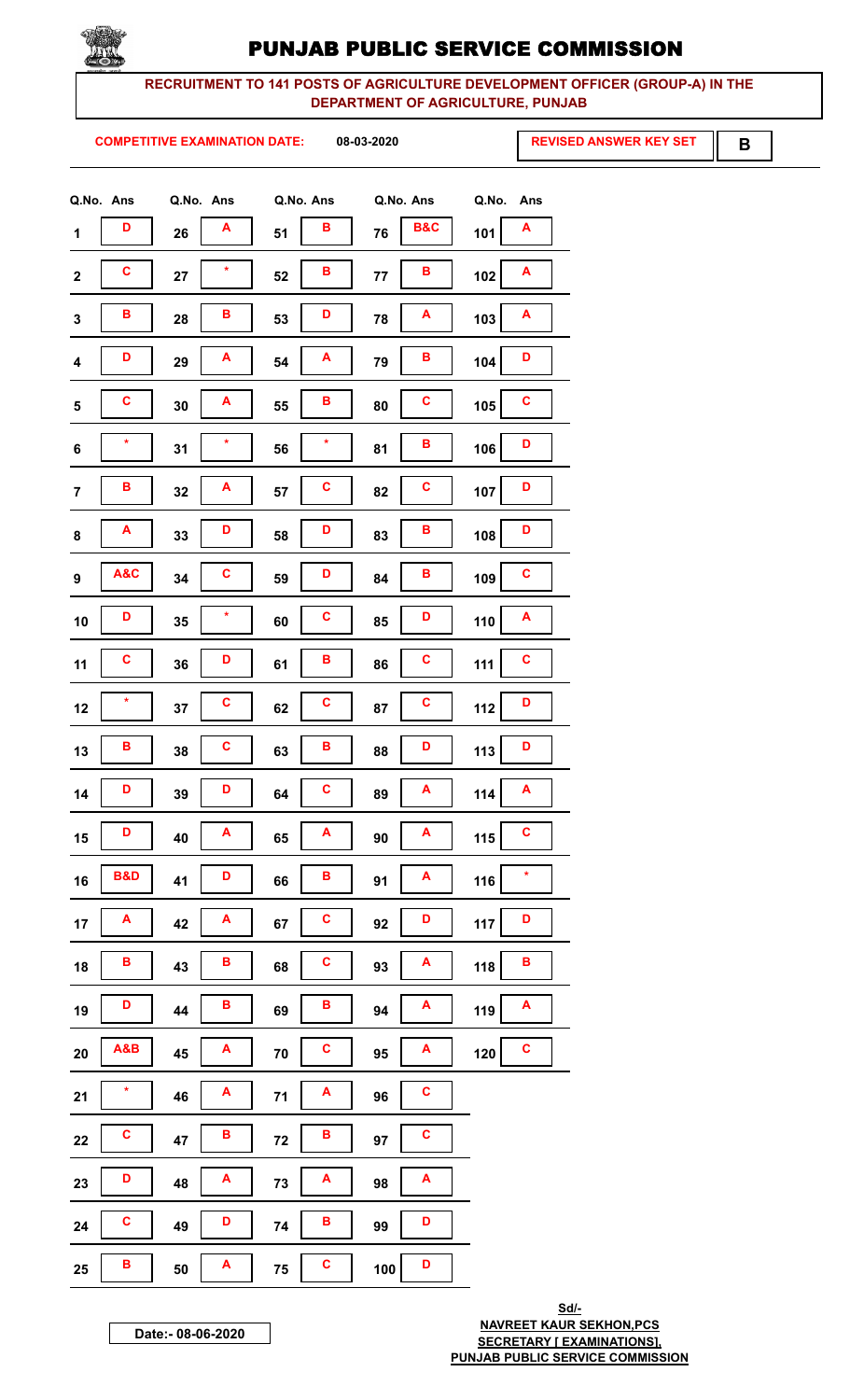

#### RECRUITMENT TO 141 POSTS OF AGRICULTURE DEVELOPMENT OFFICER (GROUP-A) IN THE DEPARTMENT OF AGRICULTURE, PUNJAB

**COMPETITIVE EXAMINATION DATE:** 

08-03-2020

**REVISED ANSWER KEY SET** 

 $\mathbf C$ 

|                         | Q.No. Ans | Q.No. Ans |                |      | Q.No. Ans | Q.No. Ans |                    | Q.No.<br>Ans         |
|-------------------------|-----------|-----------|----------------|------|-----------|-----------|--------------------|----------------------|
| $\mathbf{1}$            | A         | 26        | в              | 51   | $\star$   | 76        | B                  | A<br>101             |
| $\mathbf 2$             | Α         | 27        | D              | 52   | $\star$   | 77        | Α                  | A<br>102             |
| $\mathbf{3}$            | C         | 28        | A              | 53   | D         | 78        | C                  | A<br>103             |
| $\overline{\mathbf{4}}$ | $\star$   | 29        | C              | 54   | в         | 79        | C                  | D<br>104             |
| 5                       | в         | 30        | D              | 55   | D         | 80        | C                  | C<br>105             |
| 6                       | C         | 31        | A              | 56   | $\star$   | 81        | D                  | D<br>106             |
| $\overline{7}$          | A         | 32        | <b>B&amp;D</b> | 57   | D         | 82        | в                  | D<br>107             |
| 8                       | D         | 33        | <b>B&amp;C</b> | 58   | D         | 83        | A                  | D<br>108             |
| $\boldsymbol{9}$        | D         | 34        | A              | 59   | в         | 84        | $\star$            | D<br>109             |
| 10                      | D         | 35        | $\star$        | 60   | D         | 85        | в                  | C<br>110             |
| 11                      | A         | 36        | $\mathbf c$    | 61   | A         | 86        | C                  | A<br>111             |
| 12                      | D         | 37        | D              | 62   | A         | 87        | C                  | $\mathbf c$<br>112   |
| 13                      | A&C       | 38        | A              | 63   | A         | 88        | В                  | в<br>113             |
| 14                      | A         | 39        | C              | 64   | A         | 89        | D                  | $\mathbf c$<br>$114$ |
| 15                      | C         | 40        | B              | 65   | B         | 90        | D                  | $\mathbf c$<br>$115$ |
| $16\,$                  | В         | 41        | В              | 66   | C         | 91        | D                  | A<br>116             |
| 17                      | B         | 42        | A              | 67   | A&B       | 92        | A                  | ×<br>117             |
| 18                      | B         | 43        | $\mathbf{C}$   | 68   | D         | 93        | C                  | D<br>118             |
| 19                      | C         | 44        | C              | 69   | C         | 94        | A                  | D<br>119             |
| 20                      | C         | 45        | $\mathbf c$    | 70   | B         | 95        | В                  | A<br>120             |
| 21                      | A         | 46        | В              | $71$ | B         | 96        | C                  |                      |
| 22                      | ×         | 47        | D              | $72$ | A         | 97        | $\pmb{\mathsf{A}}$ |                      |
| 23                      | A         | 48        | В              | 73   | В         | 98        | В                  |                      |
| 24                      | C         | 49        | A              | 74   | D         | 99        | C                  |                      |
| 25                      | B         | 50        | D              | 75   | A         | 100       | B                  |                      |